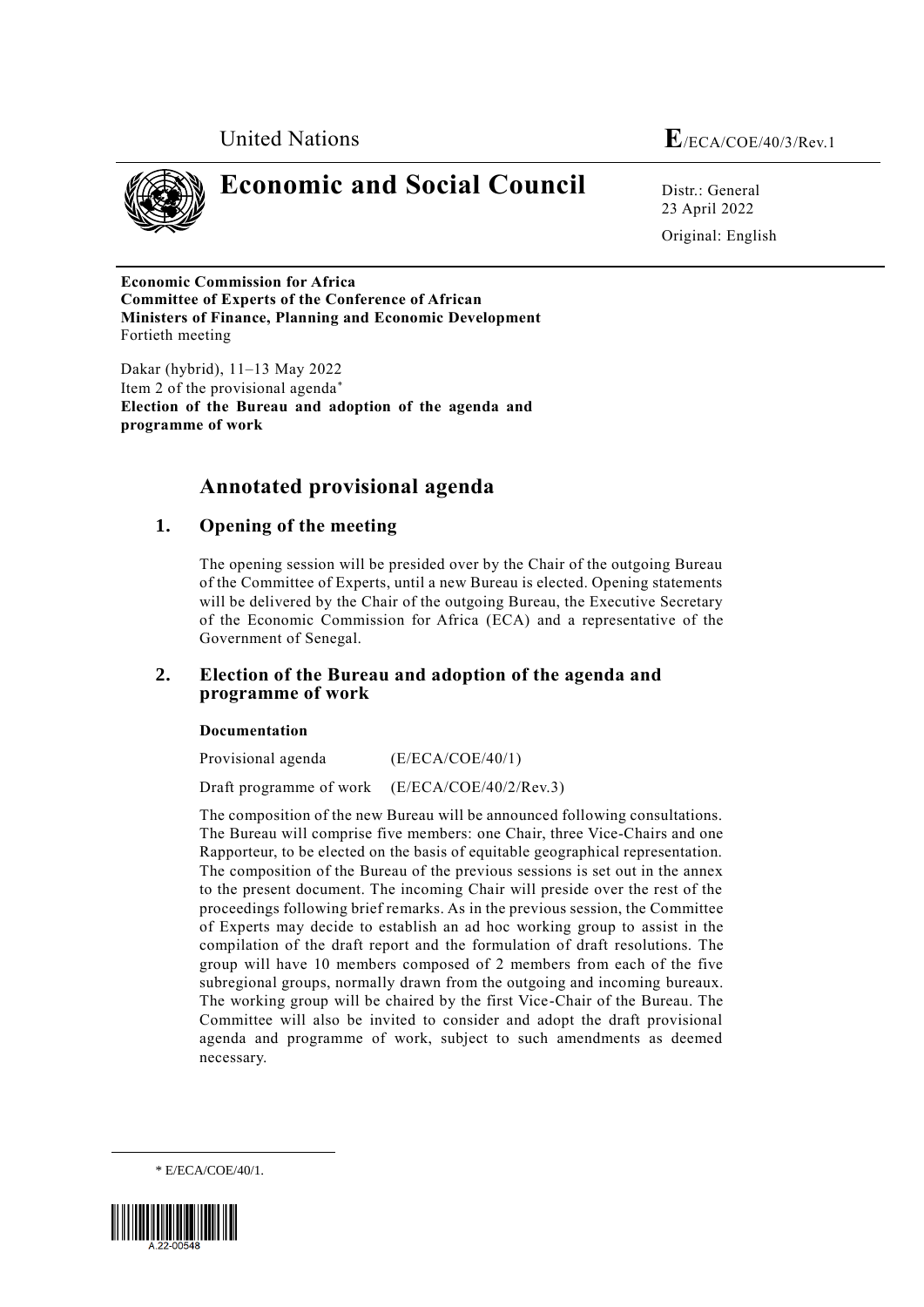## **3. Overview of recent economic and social developments in Africa**

## **Documentation**

## (E/ECA/COE/40/4)

Under this agenda item, the secretariat will present an overview of economic and social developments in Africa in 2021. The presentation will highlight recent developments in the global economy and their implications for Africa. This will be followed by a general discussion on the main policy issues and recommendations highlighted in the presentation.

## **4. Assessment of progress on regional integration in Africa**

## **Documentation**

## (E/ECA/COE/40/5)

Under this agenda item, the secretariat will present a progress report on the status of regional integration in Africa, including highlights of key challenges and constraints. The presentation will be followed by a general discussion on key issues noted by the secretariat.

## **5. Presentation on the theme of the fifty-fourth session of the Commission**

## **Documentation**

## (E/ECA/COE/40/6)

The secretariat will give a brief presentation to introduce the theme of the fiftyfourth session, "Financing Africa's recovery: breaking new ground", drawing on the issues paper, which is focused on the continent's financing landscape and contains an evaluation of the challenges and opportunities associated with enhancing the quality and scale of African development financing to support an enduring recovery from the coronavirus disease (COVID-19) pandemic. Under this agenda item, the secretariat will also give a brief presentation on the outcomes of the dialogues held across the five subregions on the theme of the session. The presentations will be followed by a general discussion.

## **6. Statutory issues**

Under this agenda item, the secretariat will give presentations on various statutory issues relating to its work and its subsidiary organs. The Committee of Experts may wish to consider and provide recommendations to the Conference of African Ministers of Finance, Planning and Economic Development for further guidance and action, as appropriate. In 2022, the following statutory reports will be brought to the attention of the Committee:

## **(a) Report of the Executive Secretary on the activities of the Economic Commission for Africa (covering the period April 2021–March 2022)**

## **Documentation**

## (E/ECA/COE/40/7)

The report highlights the main achievements of ECA during the reporting period, from April 2021 to March 2022. It provides a synoptic overview of the major events and activities undertaken in response to the broad mandate of ECA to foster economic and social development in Africa.

The Committee of Experts is invited to review the report and provide guidance and comments on the activities of the secretariat.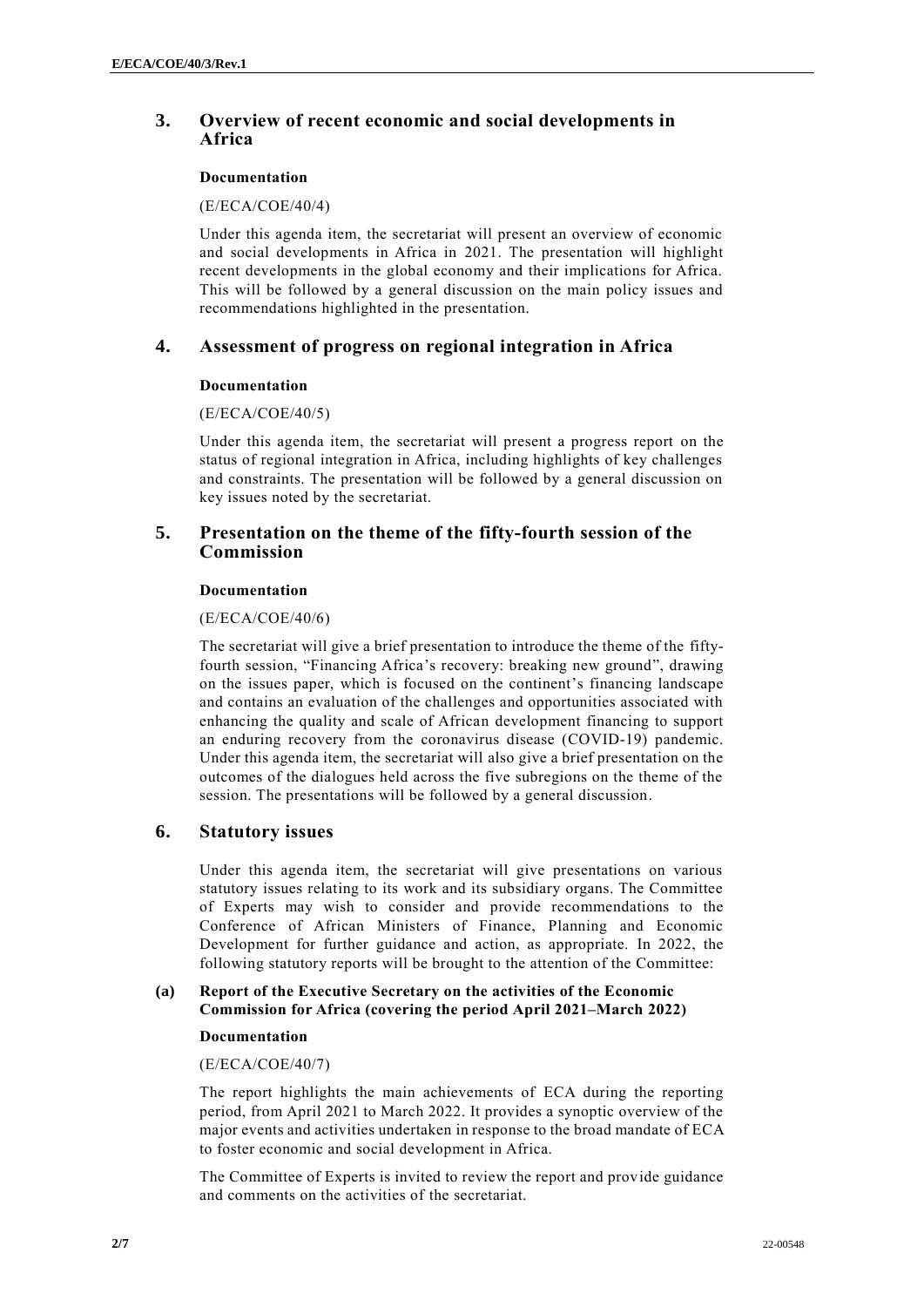#### **(b) Report on the follow-up to the resolutions of the Conference of African Ministers of Finance, Planning and Economic Development**

#### **Documentation**

#### (E/ECA/COE/40/8)

The document contains summaries of the progress made in the implementation of the resolutions adopted by the Conference of African Ministers of Finance, Planning and Economic Development during the fifty-third session of the Commission:

Resolution 972 (LIII). African Continental Free Trade Area

Resolution 973 (LIII). Data and statistics

Resolution 974 (LIII). Civil registration and vital statistics

Resolution 975 (LIII). Sustainable industrialization and diversification of Africa in the digital era in the context of the coronavirus disease pandemic

Resolution 976 (LIII). Coronavirus disease vaccines

Resolution 977 (LIII). Economic Commission for Africa support for least developed countries in the context of the Fifth United Nations Conference on the Least Developed Countries

Resolution 978 (LIII). Vienna Programme of Action for Landlocked Developing Countries for the Decade 2014–2024

Resolution 979 (LIII). African Institute for Economic Development and Planning

Resolution 980 (LIII). Special drawing rights

Resolution 981 (LIII). 2022 programme plan and budget

The Committee of Experts may wish to review the progress made and provide the secretariat with further guidance for the effective implementation of the above-mentioned resolutions.

#### **(c) Medium-term programme framework (2022–2025), proposed programme plan for 2023 and update on the strategic framework of the Economic Commission for Africa**

#### **Documentation**

(E/ECA/COE/40/16)

The report contains a summary of the medium-term programme framework of the Commission for the period 2022–2025. The Committee of Experts is invited to take note of the proposed programme framework with a view to endorsing it.

#### (E/ECA/COE/40/9)

The report contains a summary of the proposed programme plan of ECA for 2023. The Committee of Experts is invited to take note of the proposed programme plan with a view to endorsing it.

#### (E/ECA/COE/40/17)

The note by the Executive Secretary provides an update on the strategic framework of ECA to highlight its alignment with the key proposals contained in the report of Secretary General, "Our Common Agenda" (A/75/982). The Committee of Experts is invited to take note of it and to provide the secretariat with further guidance.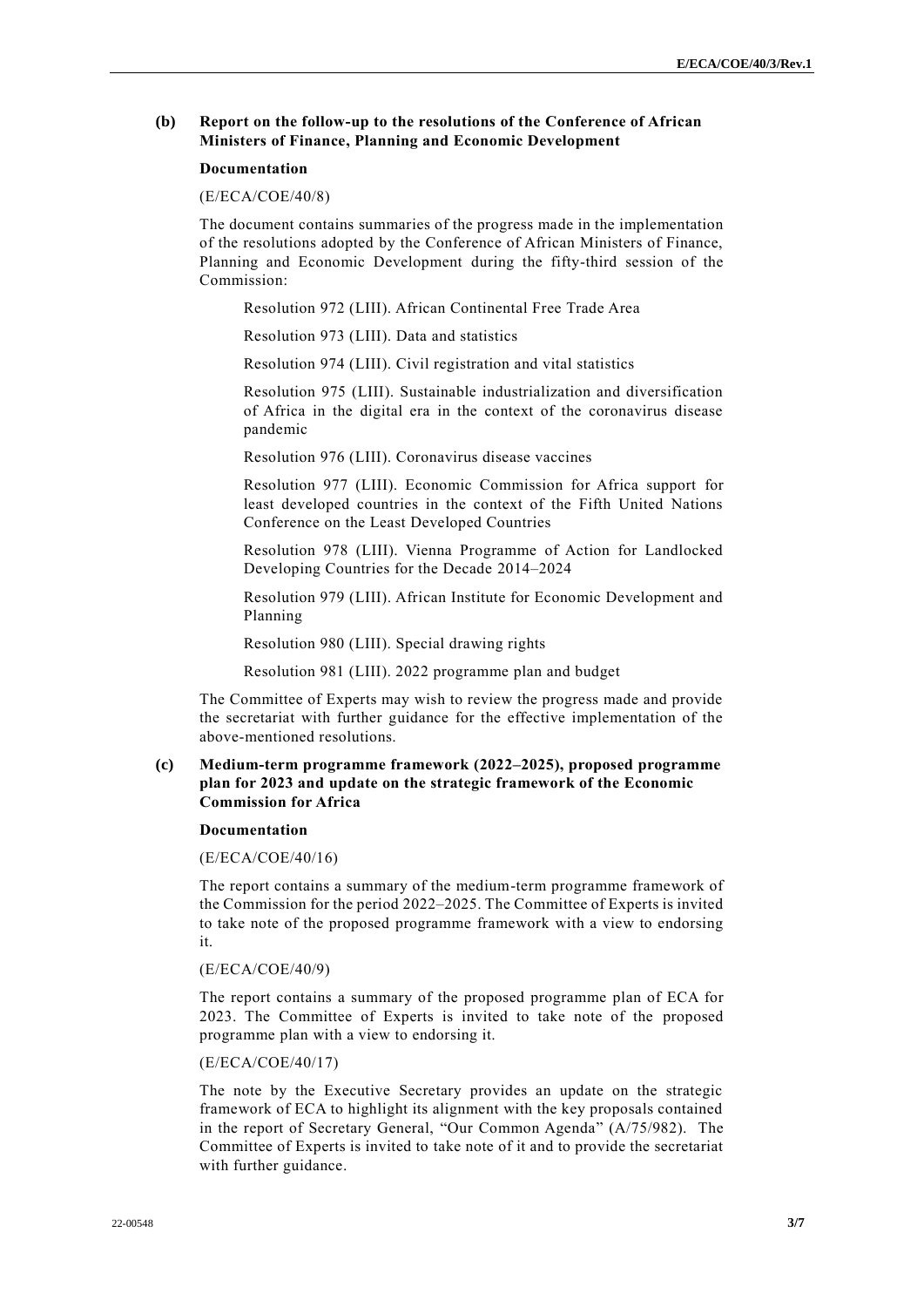#### **(d) Proposed programme budget for 2023**

#### **Documentation**

(E/ECA/COE/40/10)

The report contains a summary of the programme budget of ECA for 2023. The Committee of Experts is invited to take note of the proposed programme budget with a view to endorsing it.

#### **(e) Progress report on the transformation and modernization of national statistical systems in Africa**

#### **Documentation**

(E/ECA/COE/40/12)

The document sets out the progress made thus far in the operationalization of the African group on transformation and modernization of official statistics and short-term prospects for its work. The Committee is invited to take note of the findings of the report and provide the secretariat with further guidance.

#### **(f) Reports on the work of the subsidiary bodies of the Economic Commission for Africa**

#### **Documentation**

Report of the Committee on Social Policy, Poverty and Gender on its fourth session (E/ECA/CSPPG/4/13)

Report of the Africa Regional Forum on Sustainable Development on its seventh session (E/ECA/RFSD/2021/15)

Reports on the sessions of the subregional Intergovernmental Committees of Senior Official and Experts (ECA/CA/ICSOE/37, ECA/EA/ICSOE/25, ECA/SRO-NA/ICSOE/36/5/Rev.1, ECA/SA/ICSOE/XXVII/2021/8.1 and ECA/WA/ICE/24/01D)

Progress report on the work of the African Institute for Economic Development and Planning (E/ECA/COE/40/11)

Report of the Committee on Private Sector Development, Regional Integration, Trade, Infrastructure, Industry and Technology on its second session (E/ECA/CPRTIIT/2/9)

The Committee of Experts may wish to review the reports on the work of the subsidiary bodies of ECA. The Committee may also wish to consider the matters calling for action or brought to its attention, including resolutions, and to provide the secretariat with guidance on the future work of the subsidiary bodies.

## **(g) Report on United Nations support for the African Union and its New Partnership for Africa's Development programme**

#### **Documentation**

(E/ECA/COE/40/13)

The Committee of Experts may wish to review the report on United Nations support for the African Union and its New Partnership for Africa 's Development programme and provide the secretariat with guidance on the future work of the programme.

## **(h) Report on the midterm review of the Vienna Programme of Action for Landlocked Developing Countries for the Decade 2014–2024: focus on Africa**

#### **Documentation**

(E/ECA/COE/40/14)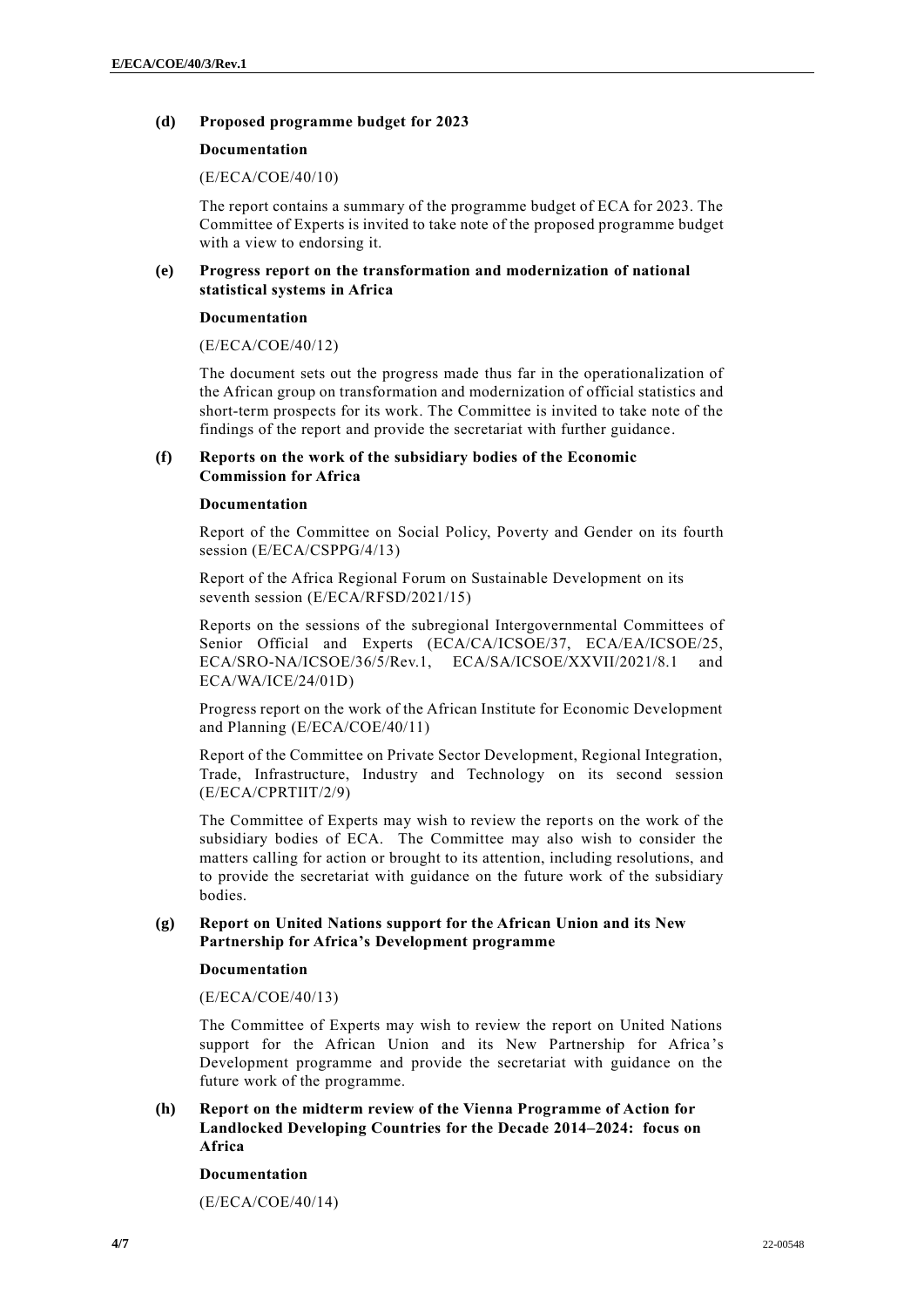The Committee of Experts may wish to review the report on the midterm review of the Vienna Programme of Action within the African context. The Committee may also wish to consider the matters calling for action or brought to its attention, including resolutions, as set out in the report, and to provide the secretariat with further guidance.

## **7. Date, venue and theme of the fifty-fifth session of the Commission**

## **Documentation**

(E/ECA/COE/40/15/Rev.1)

The fifty-fifth session of the Commission will be held in Addis Ababa in March 2023, unless the Conference of Ministers decides otherwise.

The Committee of Experts may also wish to consider the theme proposed by the secretariat for the fifty-fifth session and to provide comments thereon, with a view to endorsing it for submission to the Conference of Ministers for approval.

## **8. Other matters**

The Committee of Experts may raise other matters not covered under the items mentioned above.

## **9. Consideration and adoption of the draft report of the Committee of Experts; consideration of recommendations and draft resolutions**

The Committee of Experts will consider and adopt a draft report on its meeting, setting out major recommendations and draft resolutions based on the agenda of the meeting for submission to the Conference of Ministers.

## **10. Closing of the meeting**

The secretariat will make brief closing remarks. The Chair of the Bureau of the Committee of Experts will summarize the main outcomes of the deliberations and declare the meeting closed.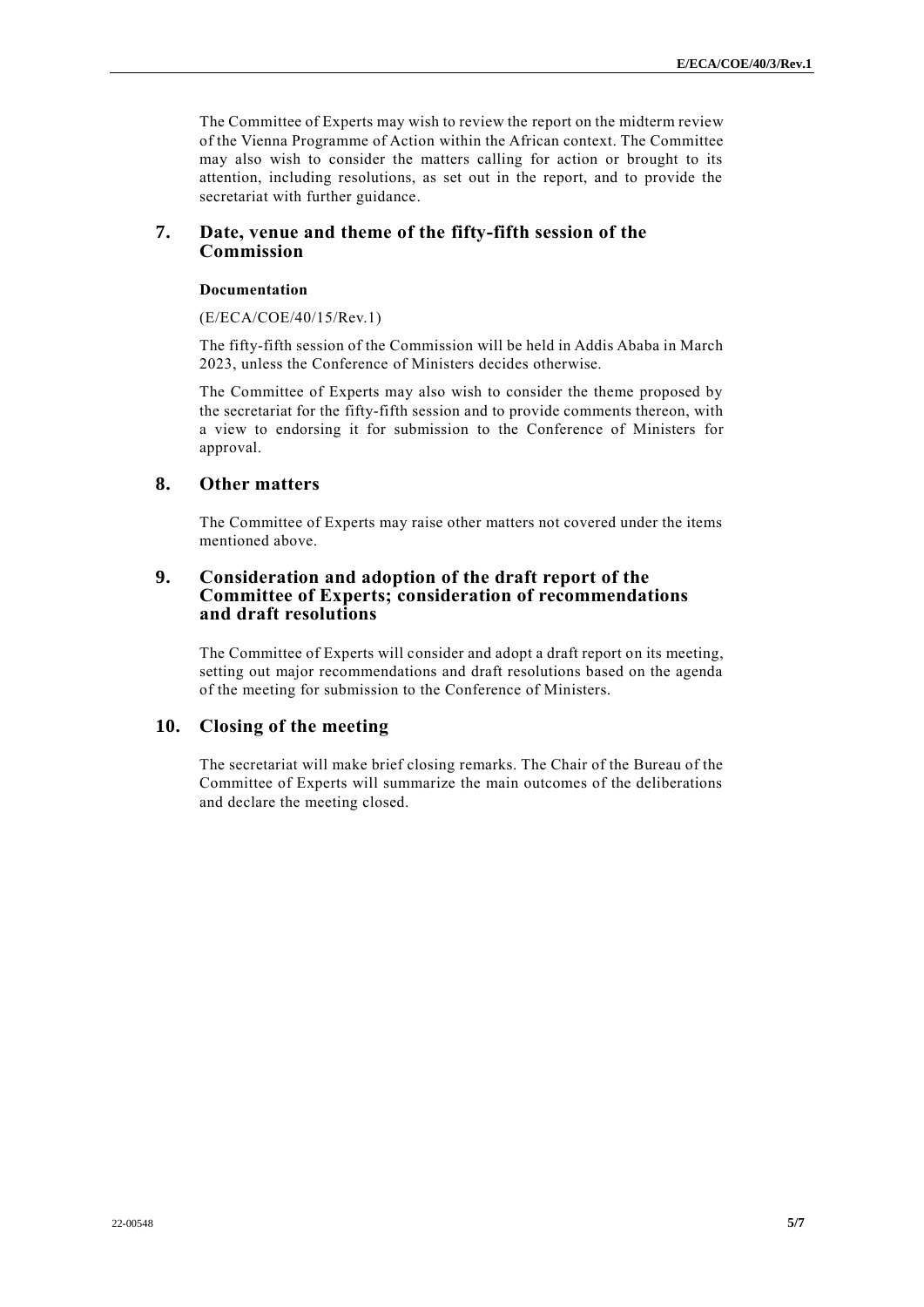## **Annex**

## **Members of the Bureau of the Commission**

| Year<br>(Venue)                   | Chair                 | First Vice-Chair                    | Second Vice-Chair                | Third Vice-Chair          | Rapporteur                             |
|-----------------------------------|-----------------------|-------------------------------------|----------------------------------|---------------------------|----------------------------------------|
| 2001<br>(Algiers)                 | Algeria (NA)          | United Republic of<br>Tanzania (EA) | Gabon (CA)                       | Mali (WA)                 | South Africa<br>(SA)                   |
| 2002<br>(Johannesburg)            | South Africa (SA)     | Cameroon (CA)                       | Ghana (WA)                       | Kenya (EA)                | Sudan (NA)                             |
| 2003<br>(Addis Ababa)             | South Africa (SA)     | Cameroon (CA)                       | Ghana (WA)                       | Kenya (EA)                | Sudan (NA)                             |
| 2004<br>(Kampala)                 | Uganda (EA)           | Niger (WA)                          | Mauritania (NA)                  | Equatorial<br>Guinea (CA) | Zambia (SA)                            |
| 2005<br>(Abuja)                   | Nigeria (WA)          | Egypt (NA)                          | Congo (CA)                       | Lesotho (SA)              | Ethiopia (EA)                          |
| 2006<br>(Ouagadougou<br>$\lambda$ | Burkina Faso<br>(WA)  | Congo (CA)                          | Libya (NA)                       | Burundi (EA)              | Swaziland (SA)                         |
| 2007<br>(Addis<br>Ababa)          | Ethiopia (EA)         | Swaziland (SA)                      | Cameroon (CA)                    | Tunisia (NA)              | Liberia (WA)                           |
| 2008<br>(Addis<br>Ababa)          | Ethiopia (EA)         | Chad (CA)                           | Algeria (NA)                     | Côte d'Ivoire<br>(WA)     | Swaziland (SA)                         |
| 2009<br>(Cairo)                   | Egypt(NA)             | Chad (CA)                           | Zimbabwe (SA)                    | Benin (WA)                | Kenya (EA)                             |
| 2010<br>(Lilongwe)                | Malawi (SA)           | Sierra Leone<br>(WA)                | Rwanda (EA)                      | Cameroon (CA)             | Morocco (NA)                           |
| 2011<br>(Addis<br>Ababa)          | Guinea (WA)           | Rwanda (EA)                         | Central African<br>Republic (CA) | Mauritania<br>(NA)        | Malawi (SA)                            |
| 2012<br>(Addis<br>Ababa)          | Gabon (CA)            | Libya (NA)                          | Swaziland (SA)                   | Eritrea (EA)              | Côte d'Ivoire<br>(WA)                  |
| 2013<br>(Abidjan)                 | Côte d'Ivoire<br>(WA) | Kenya (EA)                          | Algeria (NA)                     | Lesotho (SA)              | Cameroon (CA)                          |
| 2014<br>(Abuja)                   | Nigeria (WA)          | Mauritania (NA)                     | Malawi (SA)                      | Equatorial<br>Guinea (CA) | United<br>Republic of<br>Tanzania (EA) |